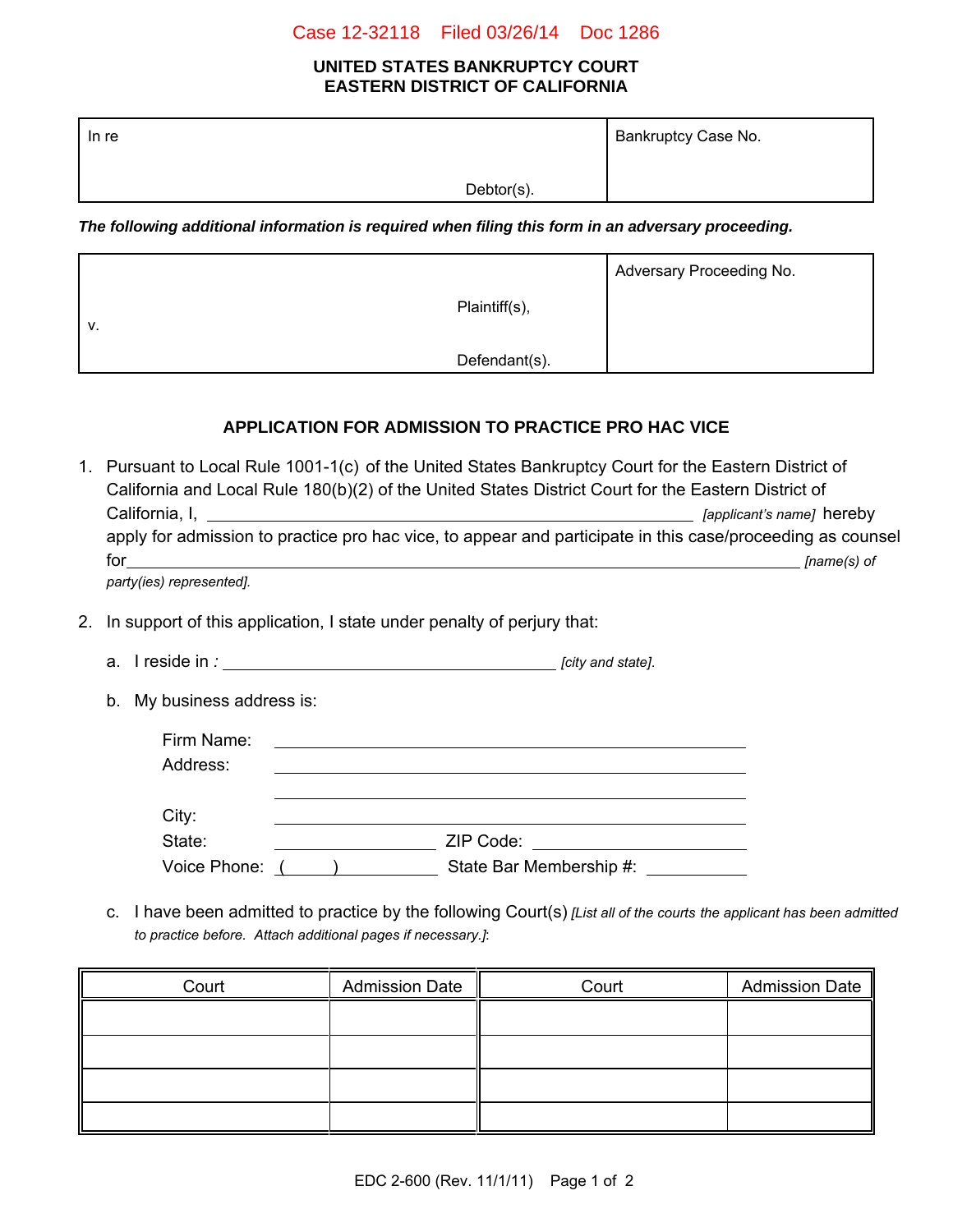### Case 12-32118 Filed 03/26/14 Doc 1286

- d. I am a member in good standing of, and eligible to practice before, the Bar in said Courts. A copy of a certificate of good standing from the Court in the state of my primary practice is attached. I am not currently suspended or disbarred in any Court.
- e. I *[check one]* □ have

 $\Box$  have not

concurrently or within the year preceding this application made other pro hac vice applications to this Court. The cases/proceedings, if any, in which pro hac vice application was made concurrently or within the year immediately preceding the filing of this application are listed below. *[Attach additional pages if necessary.]*

| Case No. | Case Title | Application Date   Granted or Denied? |
|----------|------------|---------------------------------------|
|          |            |                                       |
|          |            |                                       |
|          |            |                                       |
|          |            |                                       |

- f. The \$200.00 fee prescribed for filing an application for admission to practice pro hac vice has been paid to the Clerk, U.S. District Court, Eastern District of California ( U.S. District Court receipt number ). *[NOTE: U.S. District Court receipt number indicating payment is REQUIRED. Applications submitted without a valid U.S. District Court receipt number will NOT be processed.]*
- 3. I hereby designate the following member in good standing of the Bar of this Court, and an authorized user of this Court's electronic filing system, as local counsel with whom the Court and opposing counsel may readily communicate in this matter regarding conduct of the action and upon whom service shall be made. Said designee consents to this designation by signing below.

| Name:<br>Address:             |                                 |
|-------------------------------|---------------------------------|
| City:                         |                                 |
| State:                        | ZIP Code: _____________________ |
| Voice Phone: ( )              |                                 |
| Date: _______________________ | Applicant's Signature           |
| Date:                         | Designee's Signature            |

**NOTE**: This completed application, any continuation pages, and a copy of applicant's certificate of good standing shall be electronically filed with the bankruptcy court by designated local counsel, together with Form EDC 2- 601, *Order Concerning Admission to Practice Pro Hac Vice*, completed in all respects except for checking a box and inserting the date. For additional information, see form EDC 2-600-INST, *Instructions Regarding Application for Admission to Practice Pro Hac Vice*.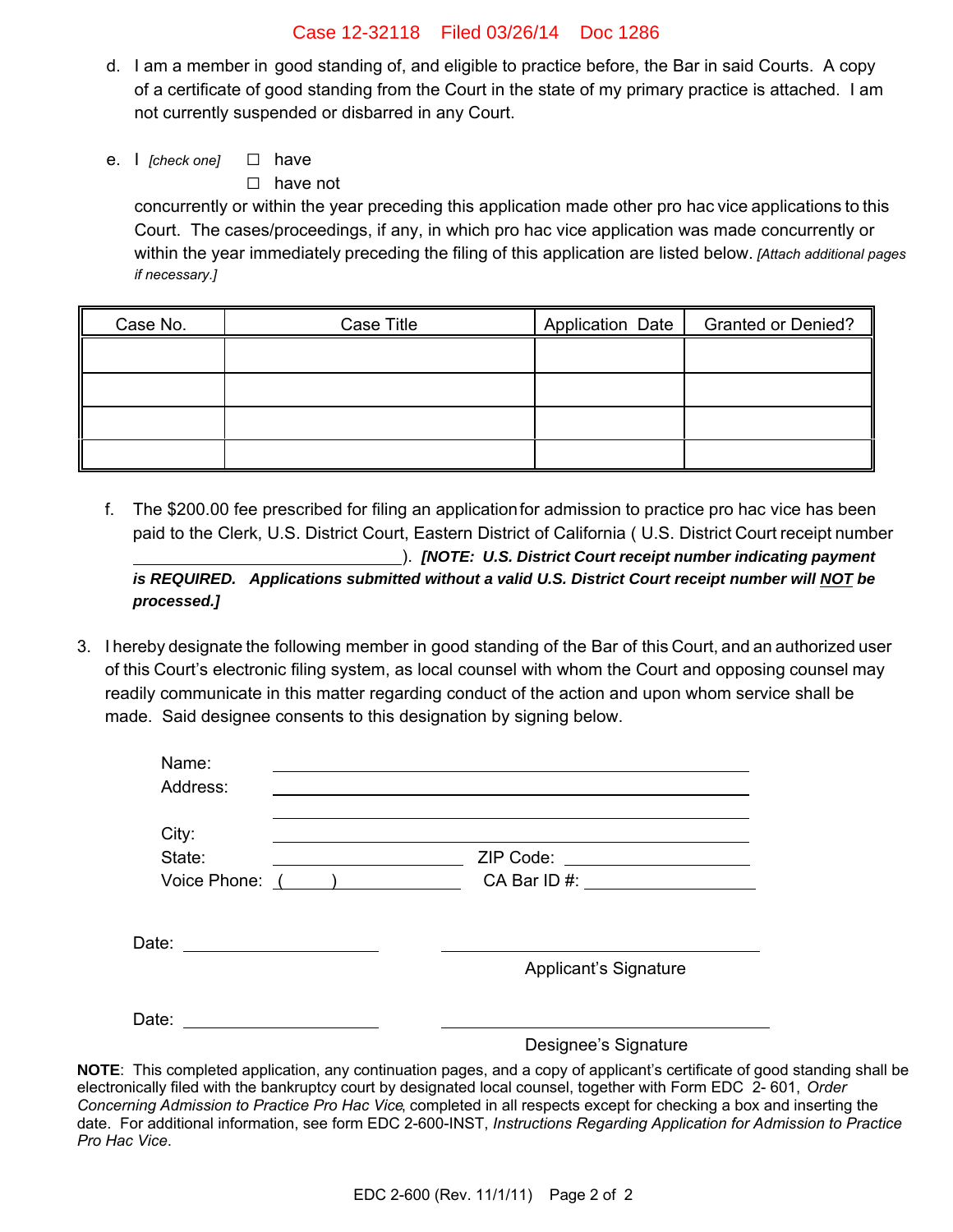# **Robert M. Loeb Court Admissions**

| Court                                                           | <b>Date Admitted</b> | Bar#   |
|-----------------------------------------------------------------|----------------------|--------|
| District of Columbia                                            | November 5, 2010     | 997838 |
| <b>United States Supreme Court</b>                              | April 24, 1995       |        |
| United States Court of Appeals for the D.C. Circuit             | November 15, 1988    |        |
| United States Court of Appeals for the 1 <sup>st</sup> Circuit  | May 5, 1993          | 24190  |
| United States Court of Appeals for the 2 <sup>nd</sup> Circuit  | July 21, 2002        |        |
| United States Court of Appeals for the 3rd Circuit              | March 19, 2013       |        |
| United States Court of Appeals for the 4 <sup>th</sup> Circuit  | Sept. 6, 1990        |        |
| United States Court of Appeals for the 5 <sup>th</sup> Circuit  | Oct. 25, 1988        |        |
| United States Court of Appeals for the 6 <sup>th</sup> Circuit  | December 4, 2013     |        |
| United States Court of Appeals for the 7 <sup>th</sup> Circuit  | May 27, 1988         |        |
| United States Court of Appeals for the 8 <sup>th</sup> Circuit  | October 21, 2013     |        |
| United States Court of Appeals for the 9 <sup>th</sup> Circuit  | February 19, 1992    |        |
| United States Court of Appeals for the 10 <sup>th</sup> Circuit | January 26, 1989     |        |
| United States Court of Appeals for the 11 <sup>th</sup> Circuit | March 18, 2013       |        |
| United States Court of Appeal for the Federal Circuit           | March 21, 2013       |        |
| <b>United States Supreme Court</b>                              | April 24, 1995       |        |